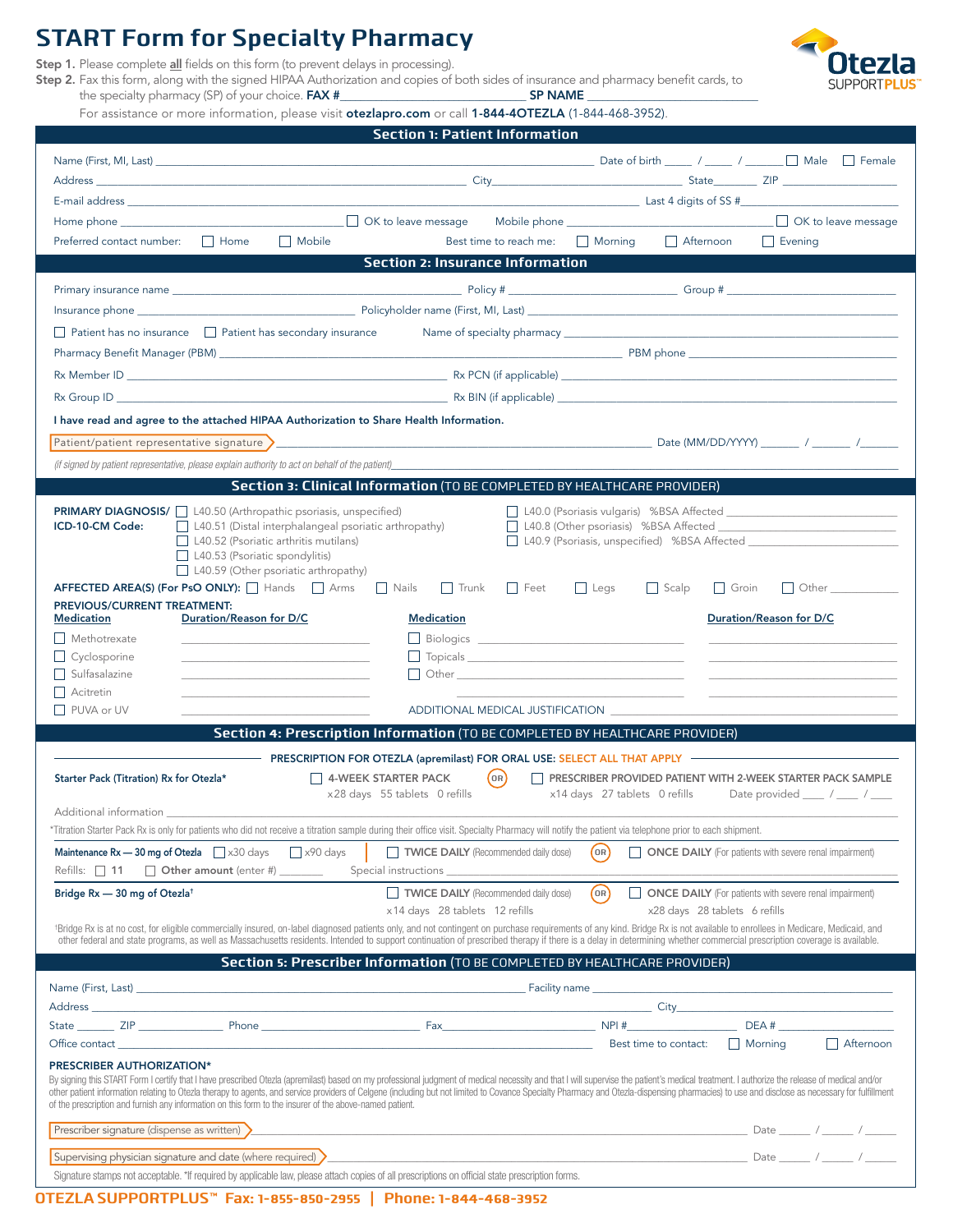### **HIPAA Authorization to Share Health Information**

Fax this signed Authorization, the completed START Form, and copies of both sides of insurance and pharmacy benefit cards, to the specialty pharmacy (SP) of your choice. FAX #\_\_\_\_\_\_\_\_\_\_\_\_\_\_\_\_\_\_\_\_\_\_\_\_\_\_\_\_\_\_\_\_\_\_\_\_\_\_\_\_\_ SP NAME\_\_\_\_\_\_\_\_\_\_\_\_\_\_\_\_\_\_\_\_\_\_\_\_\_\_\_\_\_\_\_\_\_\_\_\_\_ For more information, or to get answers to your questions, please visit otezlapro.com or call 1-844-40TEZLA (1-844-468-3952).



By signing this Authorization, I authorize my healthcare providers, my health insurance company, and my pharmacy providers to disclose to Celgene and companies working with Celgene (collectively, "Celgene") health information relating to my medical condition, treatment, and insurance coverage to (1) provide me with Celgene-sponsored treatment support services, including online support, financial assistance services, co-pay assistance, reimbursement services, nurse services, and compliance and persistency services, as well as any information or materials related to such services or Celgene products, including promotional or educational communications, (2) provide me with information about, or ask me about my experience with or thoughts about, products, services, and programs that Celgene offers or sponsors, including treatment support services, and (3) allow Celgene to analyze the usage patterns and the effectiveness of Celgene products, services, and programs and help develop new products, services, and programs, and for other Celgene general business and administrative purposes.

I further authorize my healthcare providers, including my pharmacy providers, to use my health information to communicate with me by mail, e-mail, phone, fax or otherwise, about drugs that are currently being prescribed for me, including to remind me about refills of such drugs and adherence to my prescribed drug therapy. I understand that my healthcare providers, including my pharmacy providers, may receive remuneration from Celgene for disclosing my health information to Celgene, and for using my health information to contact me with communications about Celgene products which have been prescribed to me

and Celgene-sponsored services.

Once my health information has been disclosed to Celgene and/or such other individuals, I understand that federal privacy laws may no longer protect the information. However, I understand that Celgene and other companies authorized to receive my health information pursuant to this Authorization agree to protect my health information by using and disclosing it only for purposes authorized in this Authorization or as required by law or regulations.

I understand that I may refuse to sign this Authorization, but that if I do, Otezla SupportPlus™ may not have full access to my prescription status.

I further understand that my treatment (including with a Celgene product), insurance enrollment, and eligibility for insurance benefits are not conditioned upon my signing this Authorization.

I may cancel this Authorization at any time by mailing a letter to Otezla SupportPlus™ at PO BOX 13185, La Jolla, California 92039 or by sending an e-mail to otezlaprivacy@celgene.com. I understand that if I revoke this authorization, it will not have any effect on the use of my information by the parties referenced herein before Celgene received the revocation. I also understand that if I revoke this authorization, it will not affect my ability to receive Otezla. This Authorization expires ten [10] years from the day I sign it as indicated by the date next to my signature unless otherwise earlier canceled as set forth above. I understand that I may receive a copy of this Authorization.

I have read and understand the HIPAA Authorization to Share Health Information and agree to the terms.

|  |  | Signature of patient or patient representative |  |
|--|--|------------------------------------------------|--|
|--|--|------------------------------------------------|--|

 $\_$  Date $\_$  /  $\_$  /

(if signed by patient representative, please explain authority to act on behalf of the patient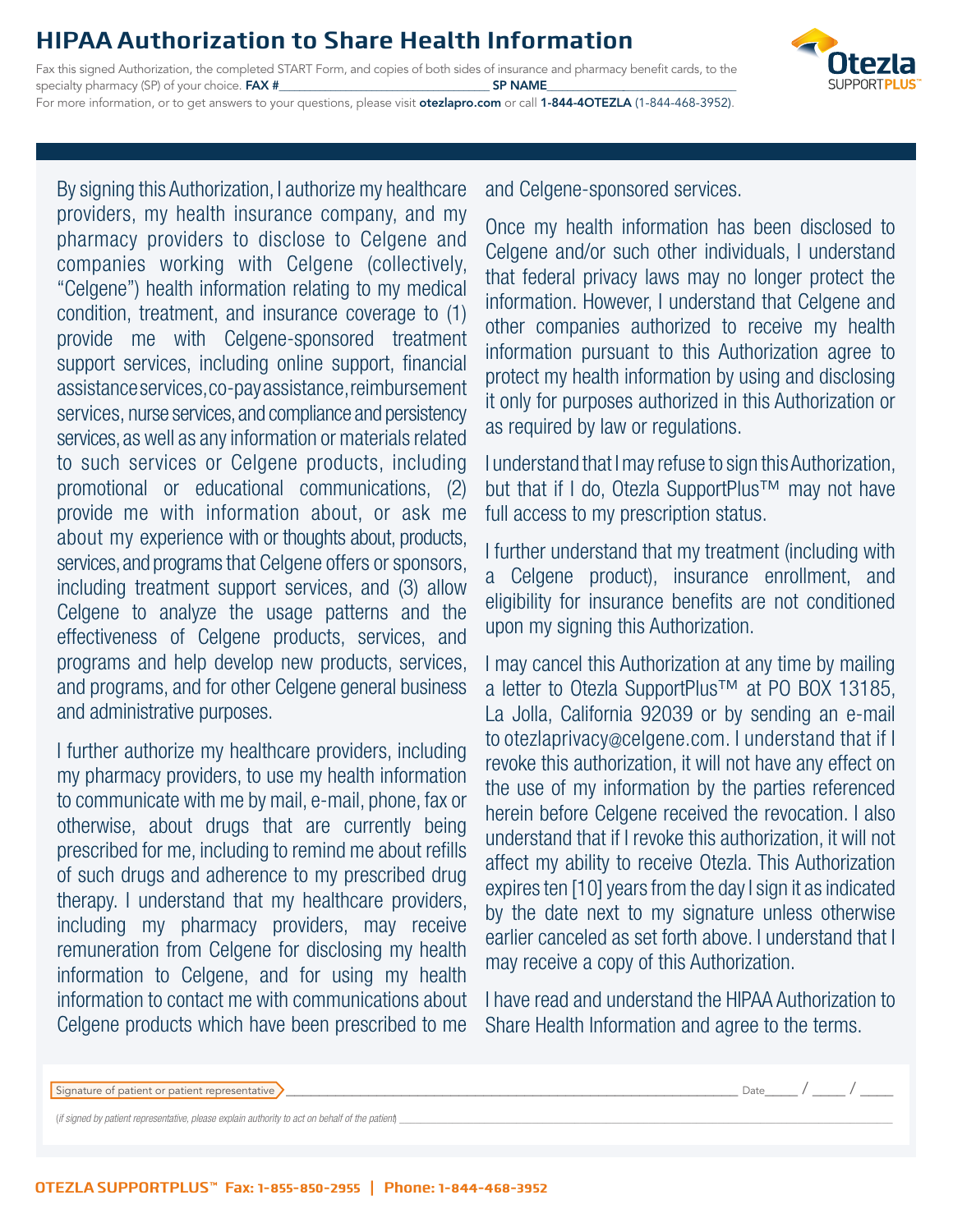# **Filling an Otezla prescription**

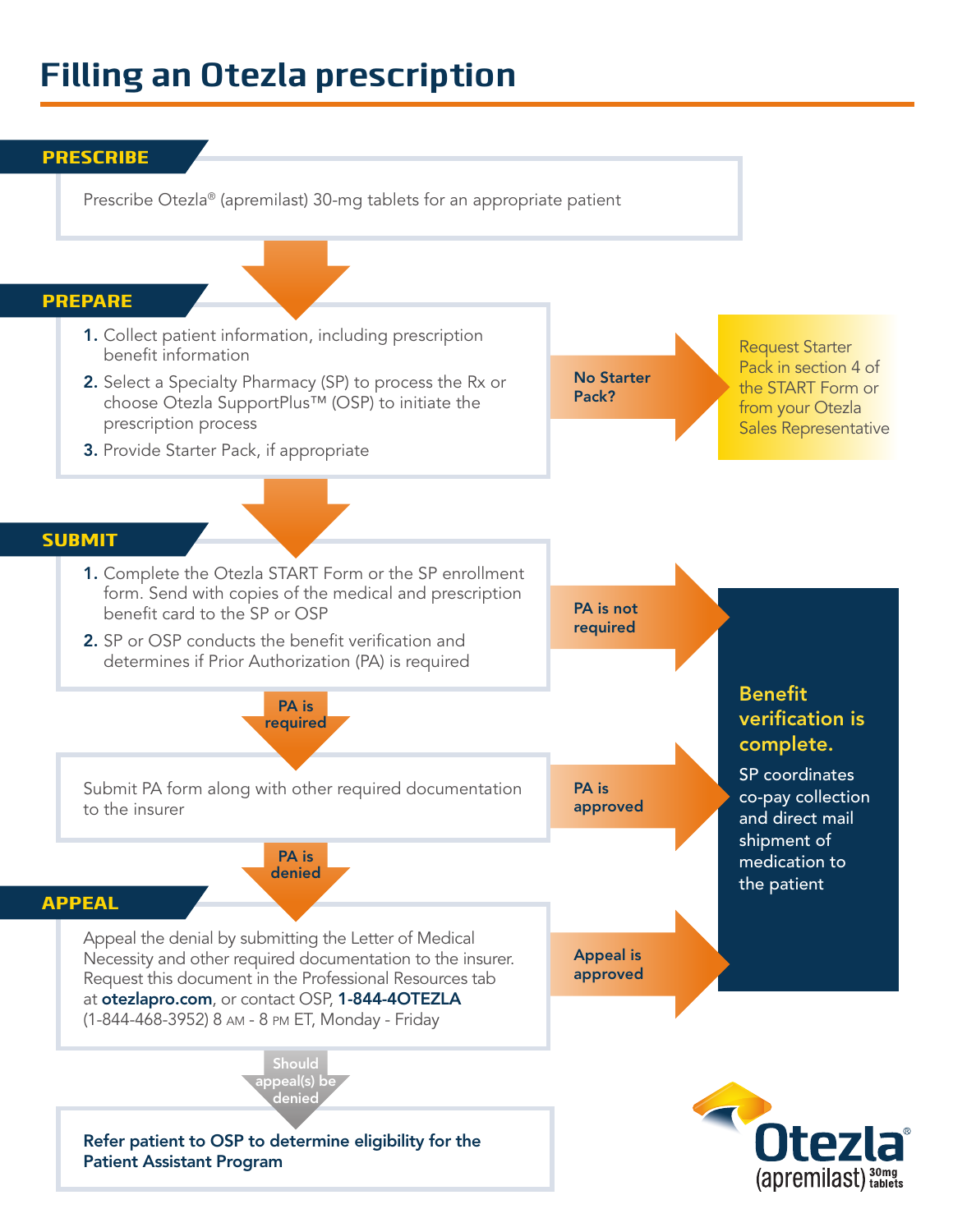# **Otezla SupportPlus™ can help with access**

This comprehensive support network includes resources for your patients and your practice.

### COMPREHENSIVE REIMBURSEMENT SUPPORT PATIENT SUPPORT

- $\bullet$  Benefits investigation and prior authorization (PA) assistance
- **Assessment of patient eligibility for Medicare coverage**
- Appeals support for coverage denials
- **\*** Specialty pharmacy triage and coordination
- **\*** Status updates on prescription fulfillment

- $\triangle$  24/7 access to specially trained nurses
- $\triangleq$  \$0 co-pay\* enrollment and follow-up
- Live, comprehensive insurance support
- Updates on prescription status
- $\bullet$  Shipment of free bridge to maintenance supply during potential reimbursement delays for commercially insured patients

## **Financial assistance options**

### COMMERCIALLY INSURED

### Otezla Savings Program

Eligibility requirements:

- $\bullet$  Commercially insured (no Medicare or Medicaid)
- Patient must be a US resident

Be sure to remind your patients that they may be eligible for a \$0 co-pay,\* and to ask their specialty pharmacy about financial offers that may be available to them.

### Independent Co-pay Foundations & State Programs

Eligibility requirements

(may vary by foundation):

- $\triangleleft$  Each fund has its own enrollment process
- $\bullet$  Patients can receive funding as needed

### MEDICARE & MEDICAID V UNINSURED OR UNDERINSURED

### Patient Assistance Program

Eligibility requirements:

 $\bullet$  On-label diagnosis

- $\bullet$  For uninsured or underinsured patients
- ◆ Patient must be a US resident
- $\bullet$  Patient must meet financial requirements

\*Certain restrictions apply. This offer is not valid for persons eligible for reimbursement of this product, in whole or in part, under Medicaid, Medicare, or similar state or federal programs. Offer void where prohibited by law.

# **Questions? Need more information?**

Call Otezla SupportPlus™ at 1-844-4OTEZLA (1-844-468-3952) 8 am – 8 pm ET, Monday – Friday

Or visit OtezlaSupportPlus.com

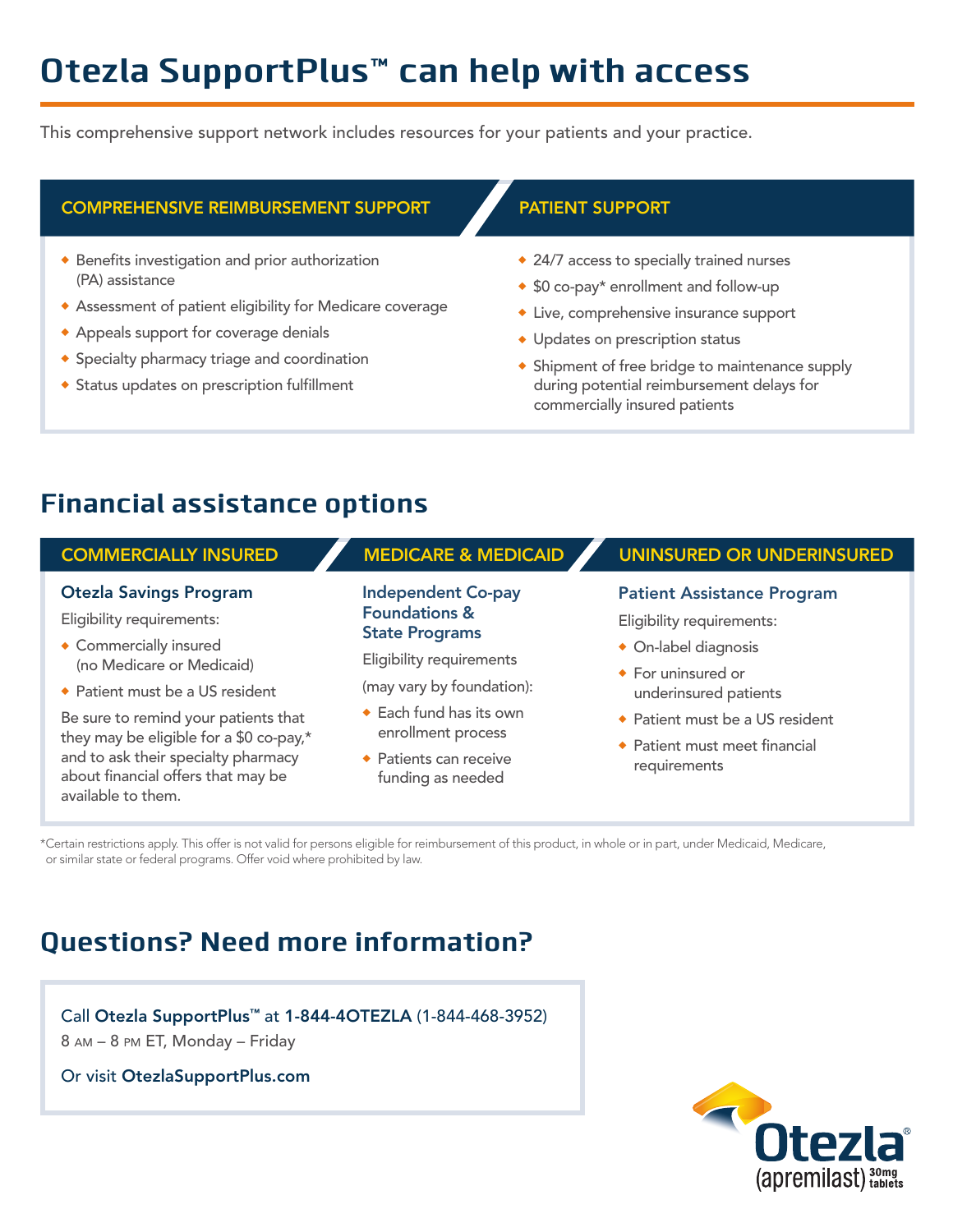# **The right information speeds the process**

Any incorrect or missing information on the START Form can delay the approval process.

### Did you remember to

- $\rightarrow$  Obtain patient and HCP signatures. Patient signature on file may be acceptable for some specialty pharmacies and should be noted
- 

Note the patient's titration start date if you provided the Starter Pack directly to your patient

Check "Bridge Rx – 30 mg of Otezla® (apremilast)" in section 4 of the START Form

- $\hat{\epsilon}$  Indicate permission to leave a message with patient
- Include copies of both sides of the patient's (1) prescription benefit card and (2) medical benefit card

Fax any clinical notes helpful in establishing diagnosis to the SP or OSP

### Additional helpful tips

- Need a Prior Authorization form? One can be provided by the patient's insurance company
- If you have questions about filling out the START Form, Otezla SupportPlus™ is here to help you every step of the way. Just call us at 1-844-4OTEZLA (1-844-468-3952) 8 am – 8 pm ET, Monday – Friday

## **Starting on Otezla® (apremilast)**



If a Starter Pack is not provided in office as shown, please check the appropriate box in section 4 of the START Form and the specialty pharmacy will provide titration as part of first month's supply.